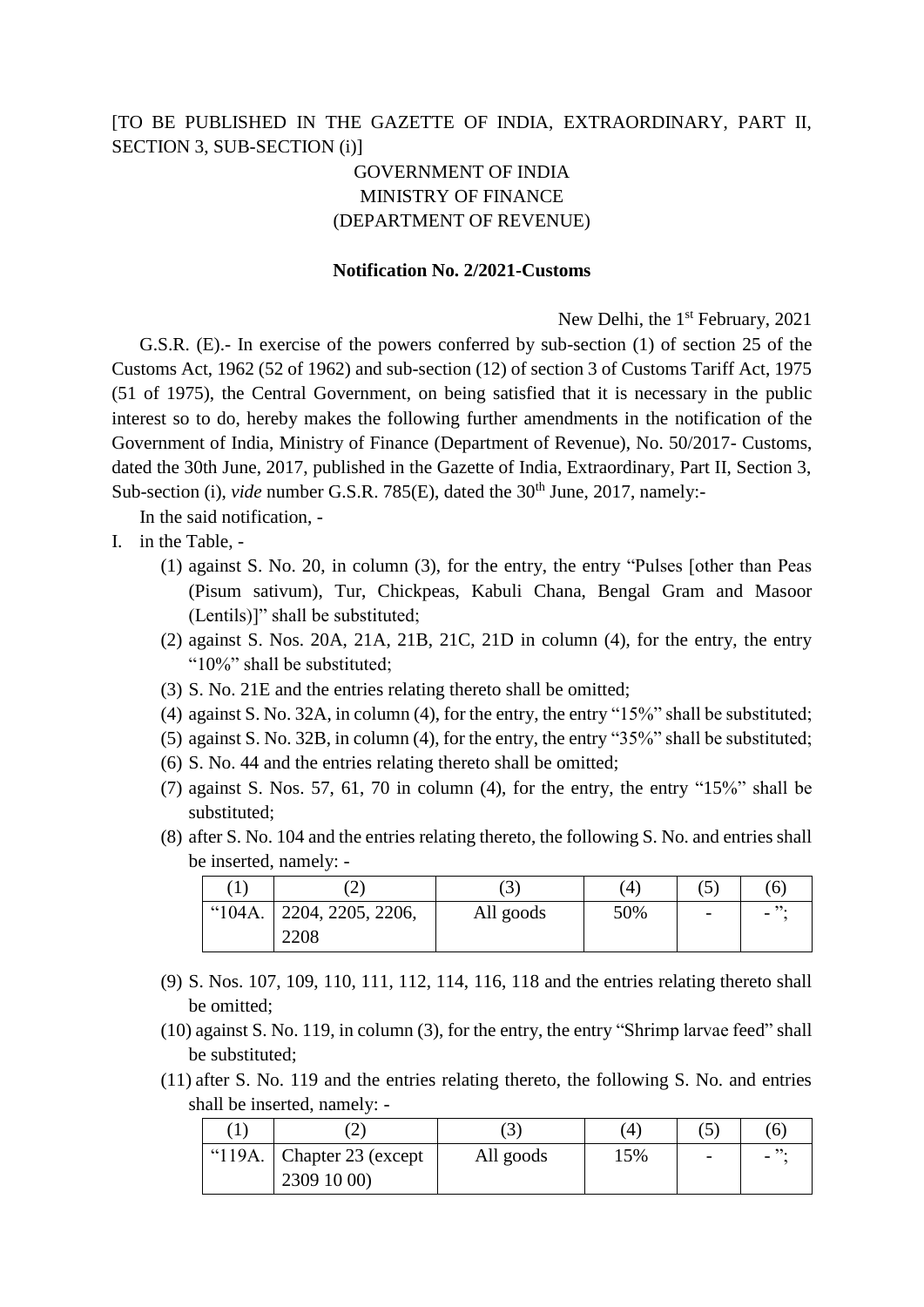(12) for S. No. 130 and the entries relating thereto, the following S. No. and entries shall be substituted, namely: -

|               | ↵            | ັ                       | $\lambda$<br>4 | . <b>.</b> .<br>U        | ◡                                                   |
|---------------|--------------|-------------------------|----------------|--------------------------|-----------------------------------------------------|
| (130)<br>190. | 2500<br>2920 | goods<br>A <sub>H</sub> | 2.5%           | $\overline{\phantom{0}}$ | $\bullet \bullet$<br>,,<br>$\overline{\phantom{0}}$ |

- (13) S. Nos. 131, 140 and the entries relating thereto shall be omitted;
- (14) for S. No. 141 and the entries relating thereto, the following S. No. and entries shall be substituted, namely: -

|             | ⌒<br>∼                                                       | ັ             | Δ    | ັ                        | л. |
|-------------|--------------------------------------------------------------|---------------|------|--------------------------|----|
| 661<br>141. | 2703<br>$2700 \div$<br>$\mathbf{L}$<br>υ∠,<br>$\mathbf{v}$ . | goods<br>AII. | $\%$ | $\overline{\phantom{0}}$ |    |

- (15) against S. No. 147A, in column (4), for the entry, the entry "2.5%" shall be substituted;
- (16) against S. No. 175, in column (2), for the entry, the entry "2501" shall be substituted;
- (17) S. Nos. 202, 203, 209 and the entries relating thereto shall be omitted;
- (18) against S. No. 210, in column (4), for the entry, the entry "5%" shall be substituted;
- (19) against S. No. 219, in column (2), for the figures "3102 21 00", the figures "3102 21 00, 3102 30 00," shall be substituted;
- (20) after S. No. 219 and the entries relating thereto, the following S. No. and entries shall be inserted, namely: -

| 1      |            | ັ            | $\frac{4}{4}$ | ີ້                       |                          |
|--------|------------|--------------|---------------|--------------------------|--------------------------|
| "219A. | 3102 30 00 | goods<br>All | 2.5%          | $\overline{\phantom{0}}$ | $\overline{\phantom{0}}$ |

- (21) against S. Nos. 221, 226, 228 in column (4), for the entry, the entry "Nil" shall be substituted;
- (22) S. No. 229 and the entries relating thereto shall be omitted with effect from the  $1<sup>st</sup>$ day of April, 2021;
- (23) S. No. 230 and the entries relating thereto shall be omitted;
- (24) against S. No. 237, in column (6), for the entry, the entry "9 and 22" shall be substituted;
- (25) against S. Nos. 254, 255, in column (6), for the entry, the entry "9 and 24" shall be substituted;
- (26) For S. No. 257 and the entries relating thereto, the following S. No. and entries shall be substituted, namely, -

|       |           |                                         | 4 |       |
|-------|-----------|-----------------------------------------|---|-------|
| "257. | 39, 48 or | Tags, labels, stickers, belts, Nil      |   | 108"; |
|       |           | any other   buttons, hangers or printed |   |       |
|       | Chapter   | bags (whether made of                   |   |       |
|       |           | polythene, polypropylene,               |   |       |
|       |           | PVC, high molecular or                  |   |       |
|       |           | high density polyethylene),             |   |       |
|       |           | imported by bonafide                    |   |       |
|       |           | exporters                               |   |       |

(27) S. No. 272 and the entries relating thereto shall be omitted;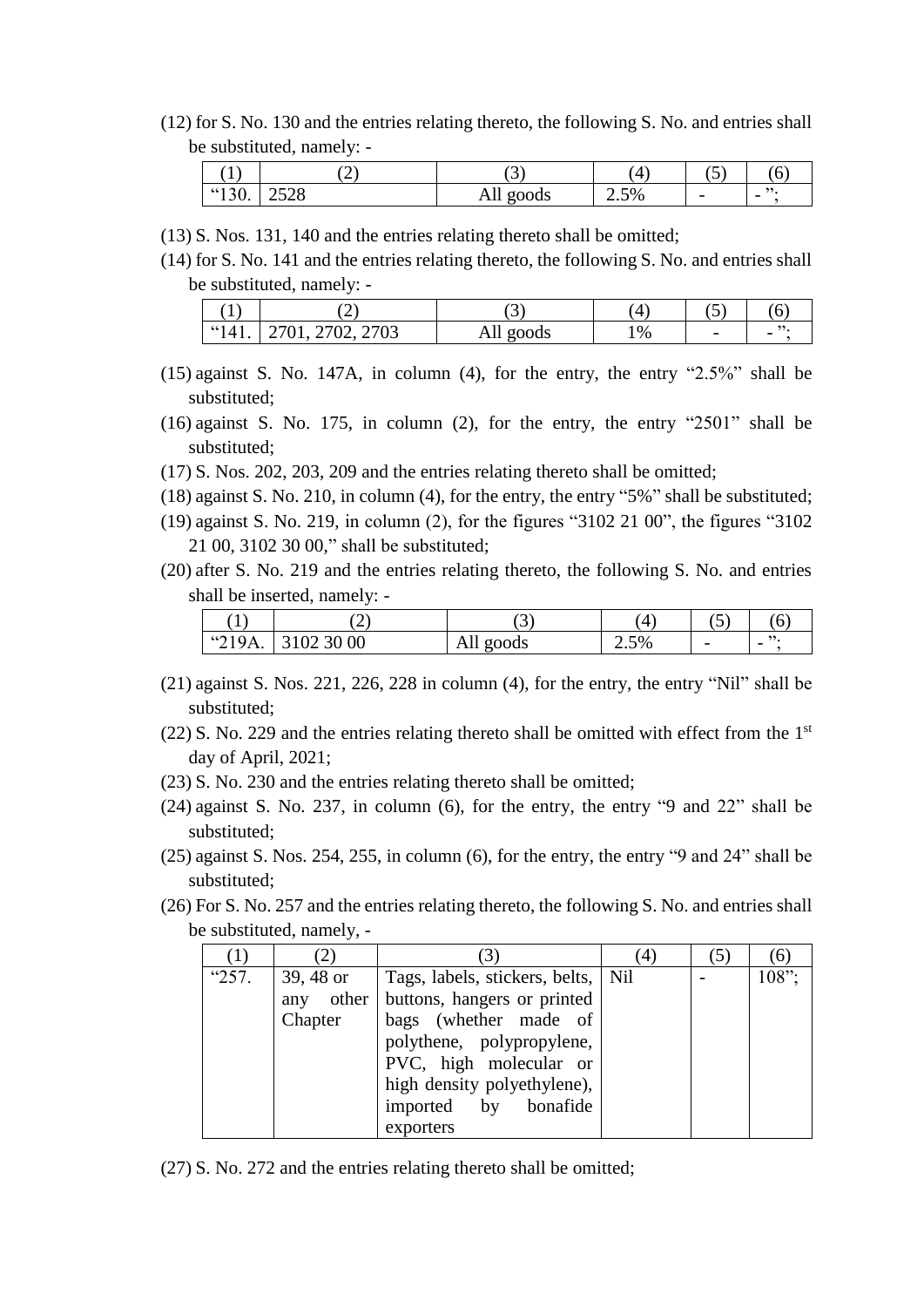- (28) against S. No. 273, in column (4), for the entry, the entry "5%" shall be substituted;
- (29) against S. No. 284, in column (3), after item (iii), the following explanation shall be inserted, namely: -

"*Explanation*. - For the removal of doubts, this entry does not include toy balloons made of natural rubber latex (toy balloons are classified under Customs tariff heading 9503).";

- (30) S. No. 285 and the entries relating thereto shall be omitted;
- (31) against S. No. 292, in column (6), for the entry at both the places, the entry "9" shall be substituted;
- (32) For S. No. 293A and the entries relating thereto, the following S. No. and entries shall be substituted, namely, -

|        |    |                          | 4  |         |
|--------|----|--------------------------|----|---------|
| "293A. | 48 | The following goods used | 5% | $31$ "; |
|        |    | the printing<br>of<br>in |    |         |
|        |    | newspapers, namely: -    |    |         |
|        |    | (i) newsprint;           |    |         |
|        |    | (ii) other uncoated      |    |         |
|        |    | paper conforming to      |    |         |
|        |    | the specifications of    |    |         |
|        |    | newsprint<br>(other      |    |         |
|        |    | than its surface         |    |         |
|        |    | roughness).              |    |         |

(33) S. Nos. 293B, 305 and the entries relating thereto shall be omitted;

- (34) S. Nos. 311, 312, 313 and the entries relating thereto shall be omitted with effect from the  $1<sup>st</sup>$  day of April, 2021;
- (35) against S. No. 314, in column (4), for the entry, the entry "5%" shall be substituted;
- (36) S. No. 315 and the entries relating thereto shall be omitted;
- (37) against S. No. 318, in column (3), for the entry, the entry "All goods" shall be substituted;
- (38) S. No. 319 and the entries relating thereto shall be omitted;
- (39) against S. No. 321, in column (3), for the entry, the entry "All goods" shall be substituted;
- (40) S. No. 322 and the entries relating thereto shall be omitted;
- (41) against S. No. 333, in column (6), for the entry, the entry "9" shall be substituted;
- (42) after S. No. 342 and the entries relating thereto, the following S. Nos. and entries shall be inserted, namely: -

|        |      |                                                                                                                                                        | 4   |  |
|--------|------|--------------------------------------------------------------------------------------------------------------------------------------------------------|-----|--|
| "342A. | 7007 | All goods other than those<br>suitable for use in $-$<br>(i) motor vehicles falling<br>under heading 8702 or<br>8704;<br>(ii) motor cars falling under | 10% |  |
|        |      | heading 8703; or                                                                                                                                       |     |  |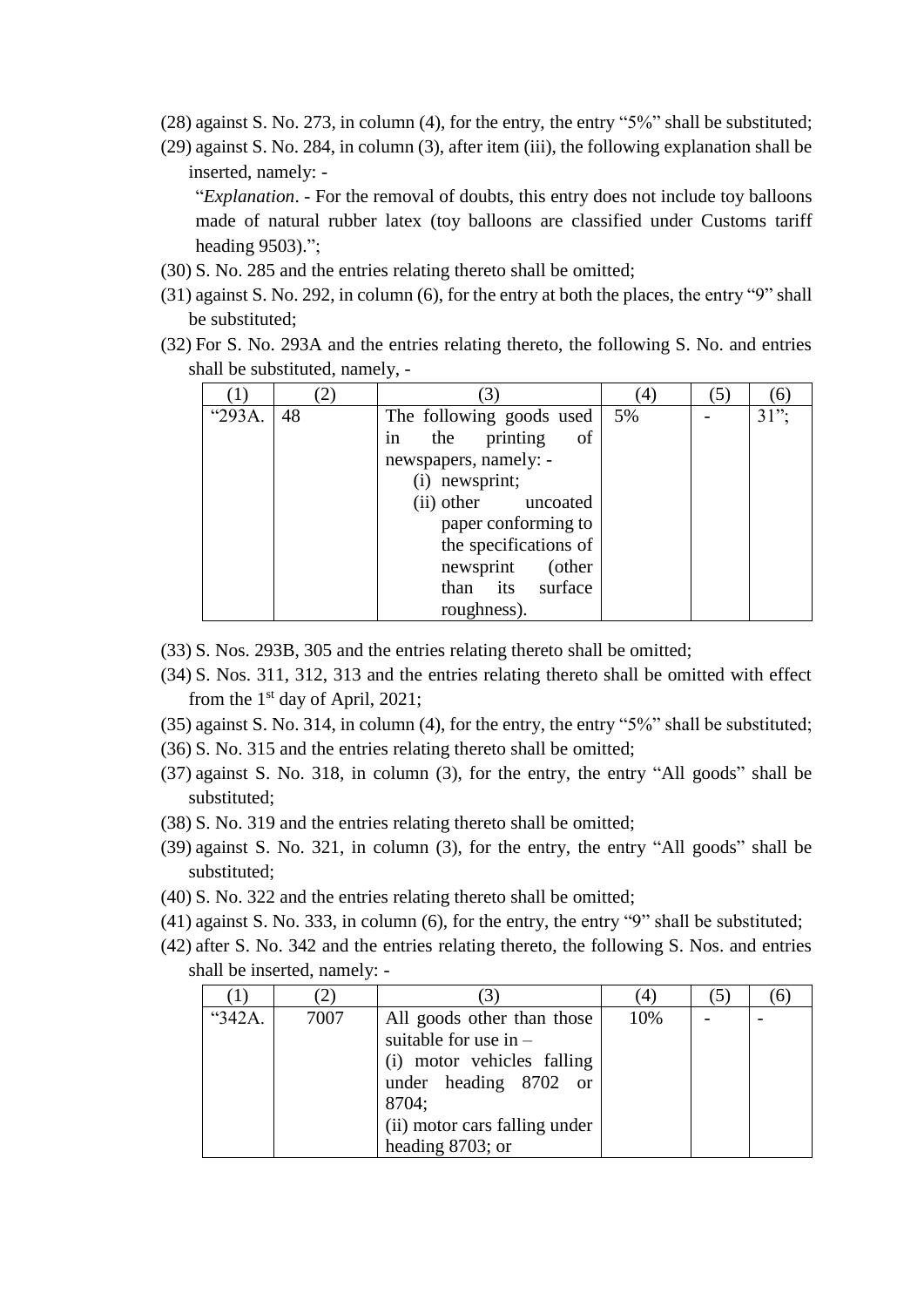|  | (iii) motor cycles falling |  |  |  |
|--|----------------------------|--|--|--|
|  | under heading 8711.        |  |  |  |

- (43) against S. No. 349, in column (2), for the entry, the entry "71 (except 7104 90 90)" shall be substituted;
- (44) against S. No. 354, in column (4), for the entry, the entry "6.9%" shall be substituted;
- (45) against S. No. 355, in column (4), for the entry, the entry "6.1%" shall be substituted;
- (46) against S. No. 356, in column (4), for the entry "12.5%", at both the places, the entry "7.5%" shall be substituted;
- (47) against S. No. 357, in column (4), for the entry, the entry "7.5%" shall be substituted;
- (48) after S. No. 357 and the entries relating thereto, the following S. Nos. and entries shall be inserted, namely: -

|       | (2) |                                                                              |  |  |
|-------|-----|------------------------------------------------------------------------------|--|--|
|       |     | "357A.   7108   All goods other than those mentioned at S.   7.5%<br>No. 354 |  |  |
| 357B. |     | 7106   All goods other than those mentioned at S.   7.5%   $-$<br>No. 355    |  |  |

(49) S. No. 362 and the entries relating thereto shall be omitted;

- (50) against S. No. 364A, in column (4), for the entry, the entry "9.17%" shall be substituted;
- (51) after S. No. 364A and the entries relating thereto, the following S. Nos. and entries shall be inserted, namely: -

|        |             | 3)                             | (4) | (5) | (6)   |
|--------|-------------|--------------------------------|-----|-----|-------|
| "364B. | 7107 00 00, | All goods                      | 10% |     |       |
|        | 7109 00 00, |                                |     |     |       |
|        | 7110, 7111  |                                |     |     |       |
|        | 00,<br>00   |                                |     |     |       |
|        | 7112, 7118  |                                |     |     |       |
| 364C.  | 7113        | Gold or silver findings        | 10% |     | $-$ " |
|        |             | <i>Explanation.</i> For<br>the |     |     |       |
|        |             | purposes of this entry, "gold  |     |     |       |
|        |             | or silver findings" means a    |     |     |       |
|        |             | small component such as        |     |     |       |
|        |             | hook, clasp, clamp, pin,       |     |     |       |
|        |             | catch, screw back used to      |     |     |       |
|        |             | hold the whole or a part of a  |     |     |       |
|        |             | piece of jewellery in place.   |     |     |       |

(52) S. No. 365 and the entries relating thereto shall be omitted;

(53) for S. No. 366 and the entries relating thereto, the following S. No. and entries shall be substituted, namely: -

|--|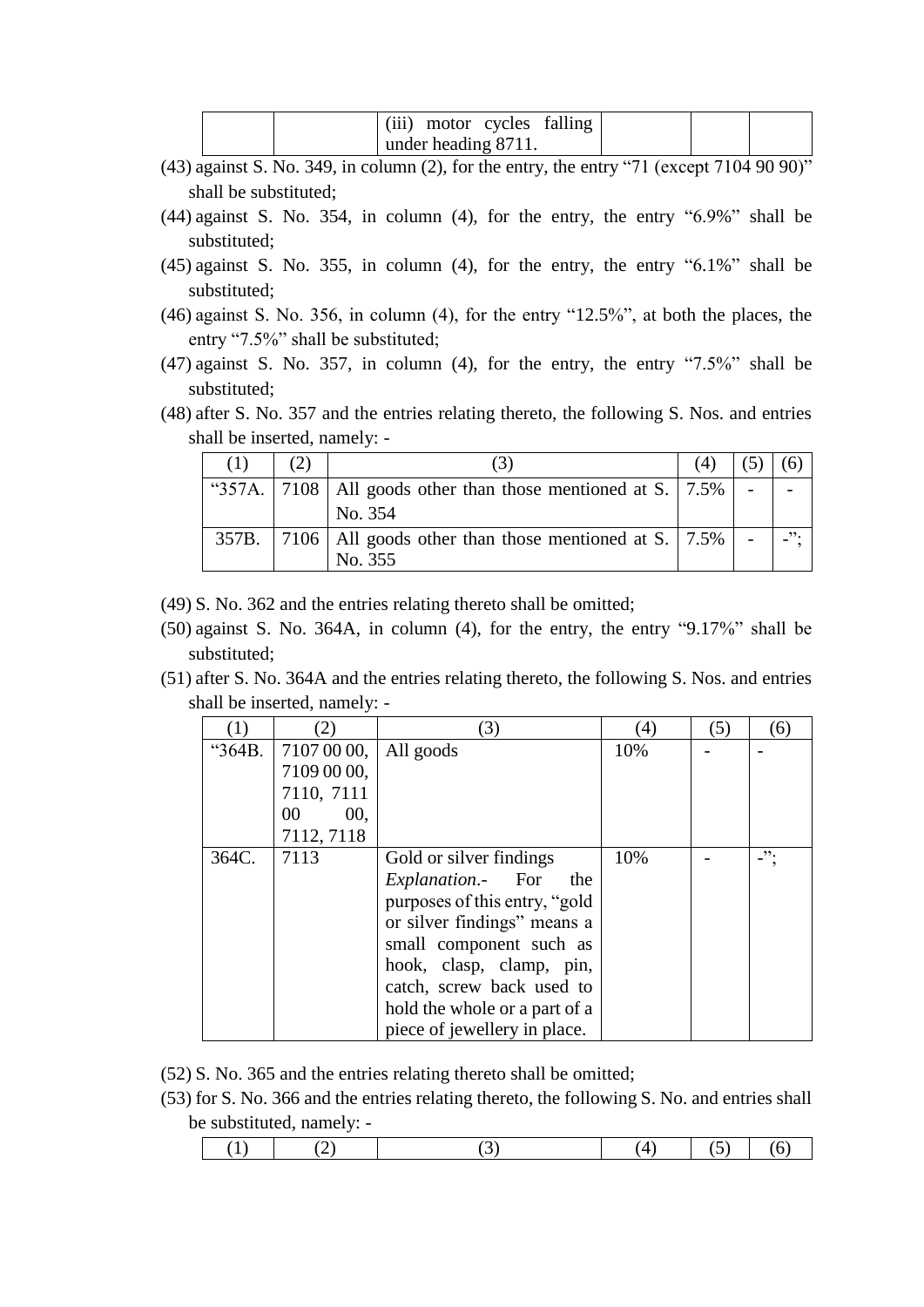| "366. |                                                | All goods | 5% | ,,, |
|-------|------------------------------------------------|-----------|----|-----|
|       |                                                |           |    |     |
|       |                                                |           |    |     |
|       |                                                |           |    |     |
|       | 7201,<br>7202,<br>7203,<br>7205,<br>7226 11 00 |           |    |     |

(54) for S. No. 368 and the entries relating thereto, the following S. No. and entries shall be substituted, namely: -

| د ۲۰<br>$\mathbf{I}$ | $\sim$<br>- | $\sim$<br>ت، | 4   | $\rightarrow$<br>◡       | v                              |
|----------------------|-------------|--------------|-----|--------------------------|--------------------------------|
| "368.                | 720A<br>204 | All<br>goods | Nil | $\overline{\phantom{0}}$ | ,,<br>$\overline{\phantom{0}}$ |

(55) for S. No. 369 and the entries relating thereto, the following S. No. and entries shall be substituted, namely: -

| $\mathbf{r}$ |      | ້         | (4   | ◡                        |                                |
|--------------|------|-----------|------|--------------------------|--------------------------------|
| "369.        | 7204 | All goods | 2.5% | $\overline{\phantom{0}}$ | ,,<br>$\overline{\phantom{0}}$ |

(56) S. Nos. 370 and 371 and the entries relating thereto shall be omitted;

- (57) against S. No. 371A, in column (4), for the entry, the entry "7.5%" shall be substituted;
- (58) S. Nos. 372, 373, 373A and 373B and the entries relating thereto shall be omitted;
- (59) against S. No. 374, in column (4), for the entry, the entry "Nil" shall be substituted;
- (60) against S. No. 375 in column (4), for the entry "2.5%", wherever they occur, the entry "Nil" shall be substituted;
- (61) S. Nos. 376 and 376C and the entries relating thereto shall be omitted;
- (62) after S. No. 376D and the entries relating thereto, the following S. No. and entries shall be inserted, namely: -

|        |    |                             | (4)  |    |
|--------|----|-----------------------------|------|----|
| "376E. | 72 | All goods other than the    | 7.5% | ". |
|        |    | following, namely: -        |      |    |
|        |    | (i) goods mentioned against |      |    |
|        |    | S. Nos. 366, 367, 368,      |      |    |
|        |    | 369, 371A, 371B, 374,       |      |    |
|        |    | 375, 376A, 376B and         |      |    |
|        |    | 376D;                       |      |    |
|        |    | (ii) seconds and defectives |      |    |
|        |    | of goods falling under      |      |    |
|        |    | Chapter 72                  |      |    |

- (63) against S. No. 377, in column (3), in item (iii), after the word "heading" the figures and word "7318 or" shall be inserted;
- (64) for S. No. 377A and the entries relating thereto, the following S. No. and entries shall be substituted, namely: -

|  | (3)                                             | 4   | 6 <sup>1</sup> |
|--|-------------------------------------------------|-----|----------------|
|  | "377A.   7307 29 00,   All goods other than SIM | 10% | $-$ ".         |
|  | 7307 99 90,   socket/other mechanical           |     |                |
|  | 7308 90 90, items (Metal) (7326 90 99)          |     |                |
|  | 7310 29 90, for cellular mobile phone           |     |                |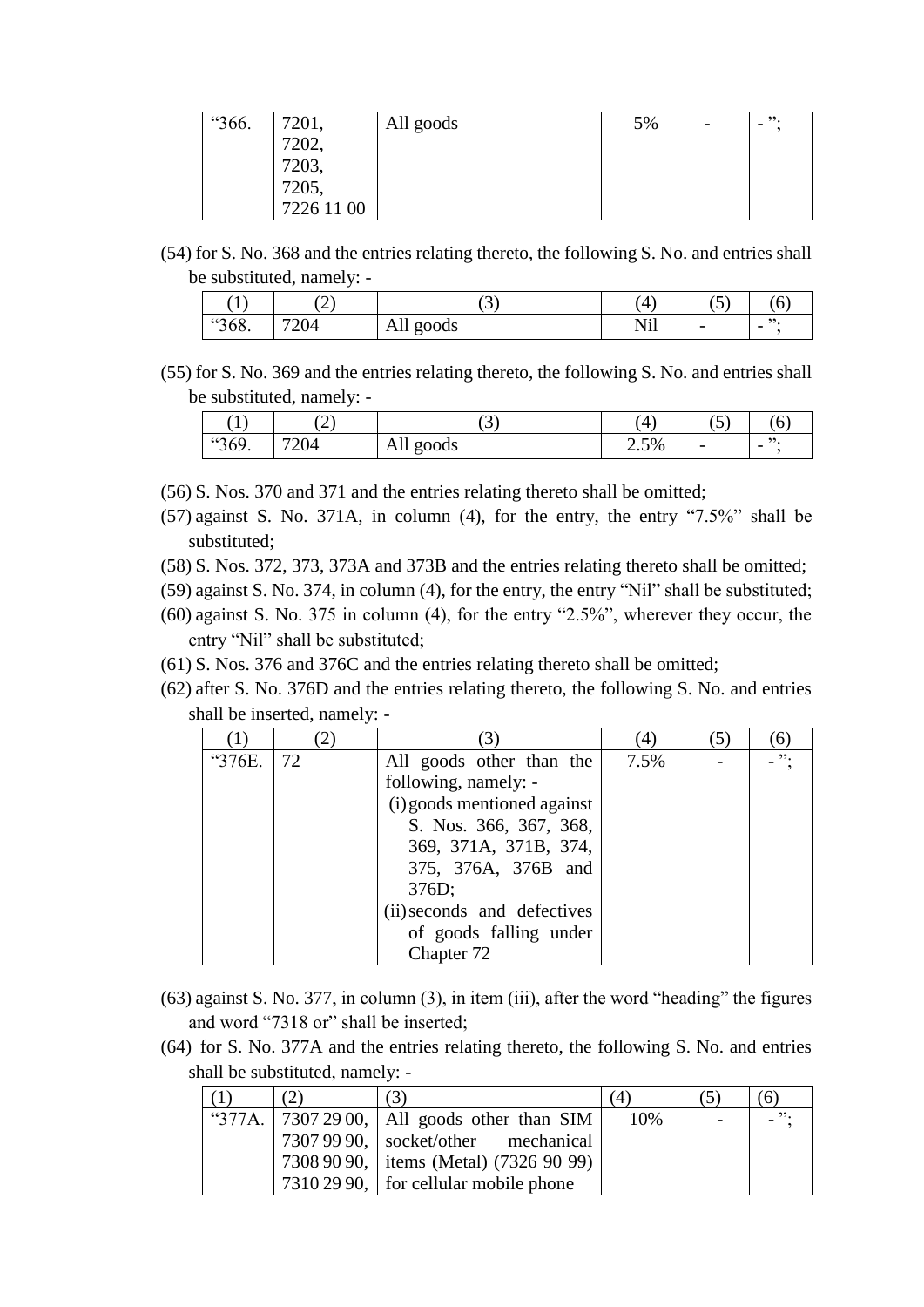| 7320 90 90, |  |  |
|-------------|--|--|
| 7325 99 99, |  |  |
| 7326 19 90, |  |  |
| 7326 90 99  |  |  |

- (65) against S. No. 380, in column (6), for the entry, the entry "9 and 24" shall be substituted;
- (66) for S. No. 382 and the entries relating thereto, the following S. No. and entries shall be substituted, namely: -

| ' 1 Ú<br>л. | $\overline{\phantom{a}}$<br>∠ | U                          | Ί    | $\overline{\phantom{0}}$<br>ັ |  |
|-------------|-------------------------------|----------------------------|------|-------------------------------|--|
| "382.       | 7404                          | goods<br>-<br>1 <b>111</b> | 2.5% | $\overline{\phantom{0}}$      |  |

- (67) against S. No. 406, in column (6), for the entry, the entry "9 and 24" shall be substituted;
- (68) against S. No. 408, in column (6), for the entry, the entry "9 and 51" shall be substituted;
- (69) against S. No. 410, in column (6), for the entry, the entry "9 and 52" shall be substituted;
- (70) against S. No. 413, in column (6), for the entry, the entry "9 and 53" shall be substituted;
- (71) against S. No. 414, in column (6), for the entry, the entry "9 and 54" shall be substituted;
- (72) against S. No. 430, in column (6), for the entries " $60(i)$ " and " $60(ii)$ ", wherever they occur, the entries "60(i) and 9" and "60(ii) and 9" shall respectively be substituted;
- (73) against S. No. 431, in column (6), for the entry, the entry "9 and 61" shall be substituted;
- (74) for S. No. 446 and the entries relating thereto, the following S. No. and entries shall be substituted, namely, -

|      |                                                                         | 4    |                     |
|------|-------------------------------------------------------------------------|------|---------------------|
| 8431 | Parts and components for<br>manufacture of<br>tunnel<br>boring machines | 2.5% | $Q$ <sup>22</sup> . |

(75) after S. No. 448F and the entries relating thereto, the following S. Nos. and entries shall be inserted, namely: -

| . .    | $\angle$ )                          |           | $\left( 4\right)$ | $\mathfrak{I}$ ) | $\sigma$        |
|--------|-------------------------------------|-----------|-------------------|------------------|-----------------|
| "448G. | 841440                              | All goods | 7.5%              |                  |                 |
| 448H.  | 80<br>8414<br>(except<br>8414<br>80 | All goods | 7.5%              |                  | $-$ " $\cdot$ " |

- (76) against S. Nos. 471, 472 in column (4), for the entry, the entry "10%" shall be substituted;
- (77) after S. No. 485 and the entries relating thereto, the following S. No. and entries shall be inserted, namely: -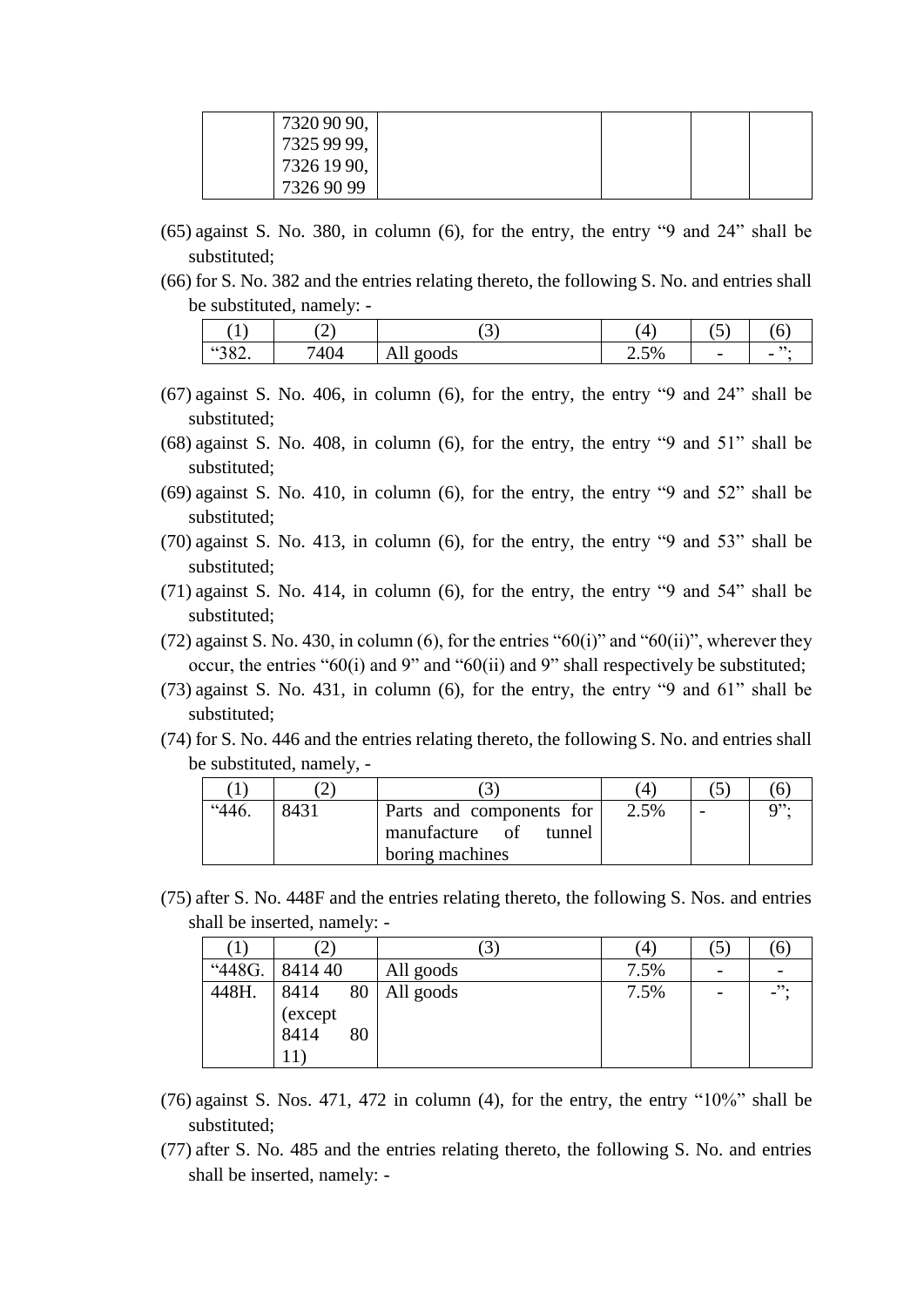|        | ′2,         | (3)       | $\left( 4\right)$ | (5) | (6)     |
|--------|-------------|-----------|-------------------|-----|---------|
| "485A. | 8501<br>10, | All goods | 10%               |     | $\cdot$ |
|        | 8501 20 00, |           |                   |     |         |
|        | 8501<br>31, |           |                   |     |         |
|        | 8501<br>32, |           |                   |     |         |
|        | 33,<br>8501 |           |                   |     |         |
|        | 8501<br>34, |           |                   |     |         |
|        | 8501<br>40, |           |                   |     |         |
|        | 8501<br>51, |           |                   |     |         |
|        | 52,<br>8501 |           |                   |     |         |
|        | 8501 53     |           |                   |     |         |

(78) for S. No. 491 and the entries relating thereto, the following S. No. and entries shall be substituted, namely: -

|       |                     |                            | $^{\prime}$ 4 |                     |
|-------|---------------------|----------------------------|---------------|---------------------|
| "491. | 8544                | All goods (other than USB) | 10%           | $-$ <sup>22</sup> . |
|       | (except             | Cable for cellular mobile  |               |                     |
|       | 8544 30 00   phone) |                            |               |                     |
|       | 8544<br>and         |                            |               |                     |
|       | 70                  |                            |               |                     |

- (79) against S. No. 497, in column (6), for the entry, the entry "9 and 24" shall be substituted;
- (80) against S. No. 512,
	- (a) in column (3), for the entry, the following entry shall be substituted, namely: "(a) Parts, components and accessories except Lithium-ion cell and Printed Circuit Board Assembly (PCBA), for use in manufacture of
		- Lithium-ion battery and battery pack; (b) Sub-parts for use in manufacture of items mentioned at (a) above.";
	- (b) in column (4), for the entry, the entry "2.5%" shall be substituted with effect from the 1st day of April, 2021;
- (81) after S. No. 512 and the entries relating thereto, the following S. No. and entries shall be inserted with effect from the  $1<sup>st</sup>$  day of April, 2021, namely: -

|        |                |                                                                                                                                                                               | $\left(4\right)$ |                    |
|--------|----------------|-------------------------------------------------------------------------------------------------------------------------------------------------------------------------------|------------------|--------------------|
| "512A. | Any<br>Chapter | Inputs, parts or sub-parts for<br>use in the manufacturing of<br>Printed Circuit Board<br>Assembly (PCBA) (falling<br>under tariff item 8507 90<br>90) of Lithium-ion battery | 2.5%             | $Q$ <sup>2</sup> . |
|        |                | and battery pack                                                                                                                                                              |                  |                    |

(82) against S. No. 513, in column (3), in clause (a), item (i) shall be omitted with effect from the  $1<sup>st</sup>$  day of April, 2021;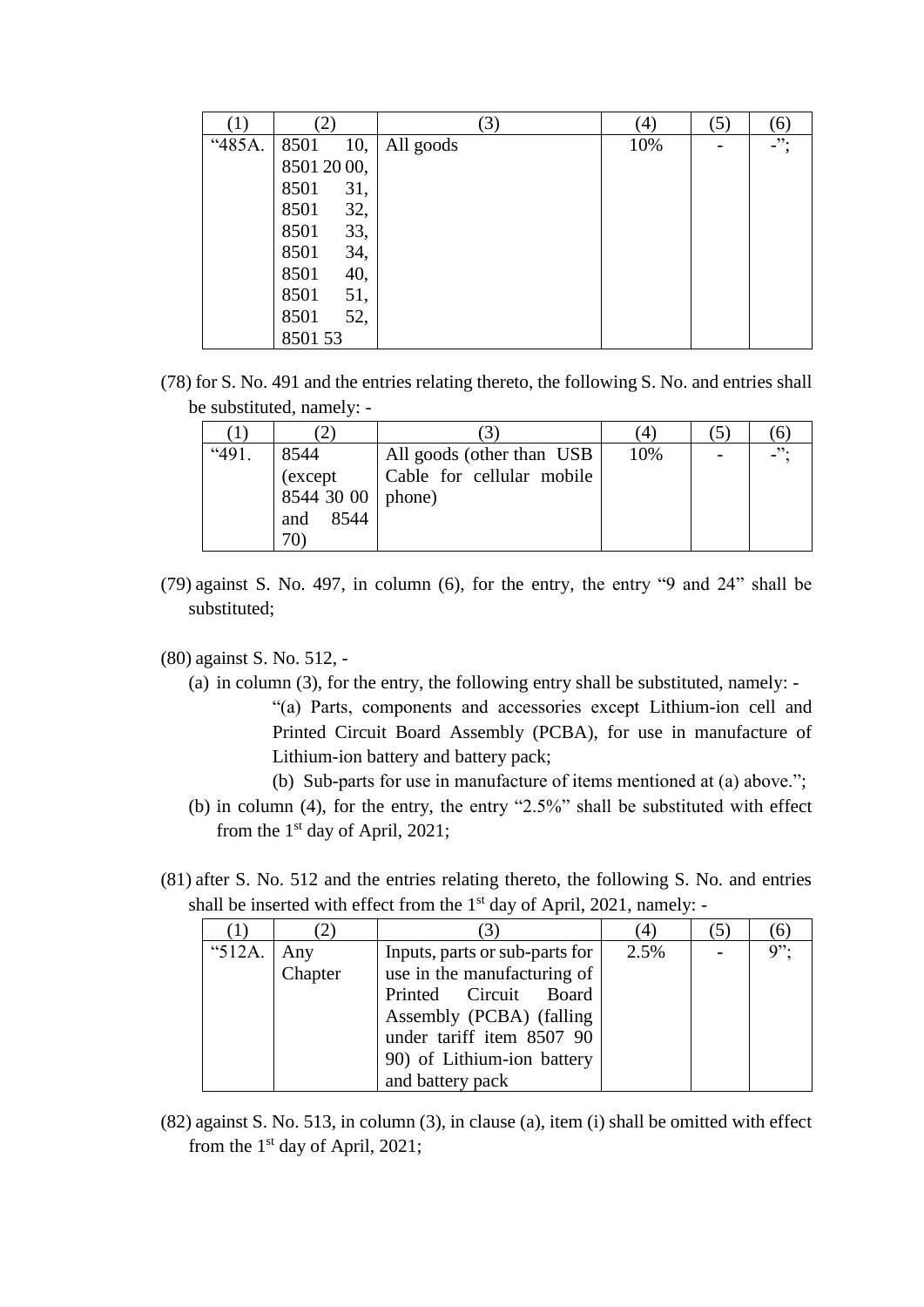(83) after S. No. 516B and the entries relating thereto, the following S. No. and entries shall be inserted, namely: -

|  | ∠                                | ◡ | 4   | ◡                        |  |
|--|----------------------------------|---|-----|--------------------------|--|
|  | "516C.   8536 41 00,   All goods |   | 10% | $\overline{\phantom{0}}$ |  |
|  | 85364900                         |   |     |                          |  |

(84) for S. No. 527 and the entries relating thereto, the following S. Nos. and entries shall be substituted, namely: -

| $\left(1\right)$ |            | 3)                          | $^{(4)}$ | (5) | (6)    |
|------------------|------------|-----------------------------|----------|-----|--------|
| "527             | 8507 60 00 | Lithium ion cell for use in | 5%       |     | 9      |
|                  |            | manufacture of battery or   |          |     |        |
|                  |            | battery pack, other than    |          |     |        |
|                  |            | those mentioned against S.  |          |     |        |
|                  |            | Nos. 527A and 527B          |          |     |        |
| 527A             | 8507 60 00 | Lithium ion cell for use in | 5%       |     | 9      |
|                  |            | the manufacture of battery  |          |     |        |
|                  |            | or battery pack of cellular |          |     |        |
|                  |            | mobile phone                |          |     |        |
| 527B             | 8507 60 00 | Lithium ion cell for use in | 5%       |     | $9$ ": |
|                  |            | the manufacture of battery  |          |     |        |
|                  |            | or battery pack<br>of       |          |     |        |
|                  |            | electrically operated       |          |     |        |
|                  |            | vehicle or hybrid motor     |          |     |        |
|                  |            | vehicle                     |          |     |        |

(85) after S. No. 528A and the entries relating thereto, the following S. Nos. and entries shall be inserted, namely: -

|       |            |                                      | 4   | 5) | 6  |
|-------|------------|--------------------------------------|-----|----|----|
| "528B | 8507 60 00 | Lithium ion battery<br><sub>or</sub> | 15% |    |    |
|       |            | battery pack of cellular             |     |    |    |
|       |            | mobile phones                        |     |    |    |
| 528C  | 8507 60 00 | All goods other than the             | 10% |    | ". |
|       |            | following, namely: -                 |     |    |    |
|       |            | (i) goods mentioned                  |     |    |    |
|       |            | against S. Nos.                      |     |    |    |
|       |            | 528A and 528B;                       |     |    |    |
|       |            | (ii) Power Bank                      |     |    |    |

(86) against S. No. 532, in column (4), for the entry, the entry "15%" shall be substituted;

- (87) against S. No. 534, in column (6), for the entry, the entry "9 and 74" shall be substituted;
- (88) after S. No. 535 and the entries relating thereto, the following S. Nos. and entries shall be inserted, namely: -

|                |         |                                       | (4  | $\mathcal{D}$            |          |
|----------------|---------|---------------------------------------|-----|--------------------------|----------|
| " $535A$ . Any |         | Components<br>parts.<br><sub>or</sub> | Nil | $\overline{\phantom{a}}$ | 9 and    |
|                | Chapter | including engines,                    |     |                          | $109$ ": |
|                |         | aircraft of heading $8802 -$          |     |                          |          |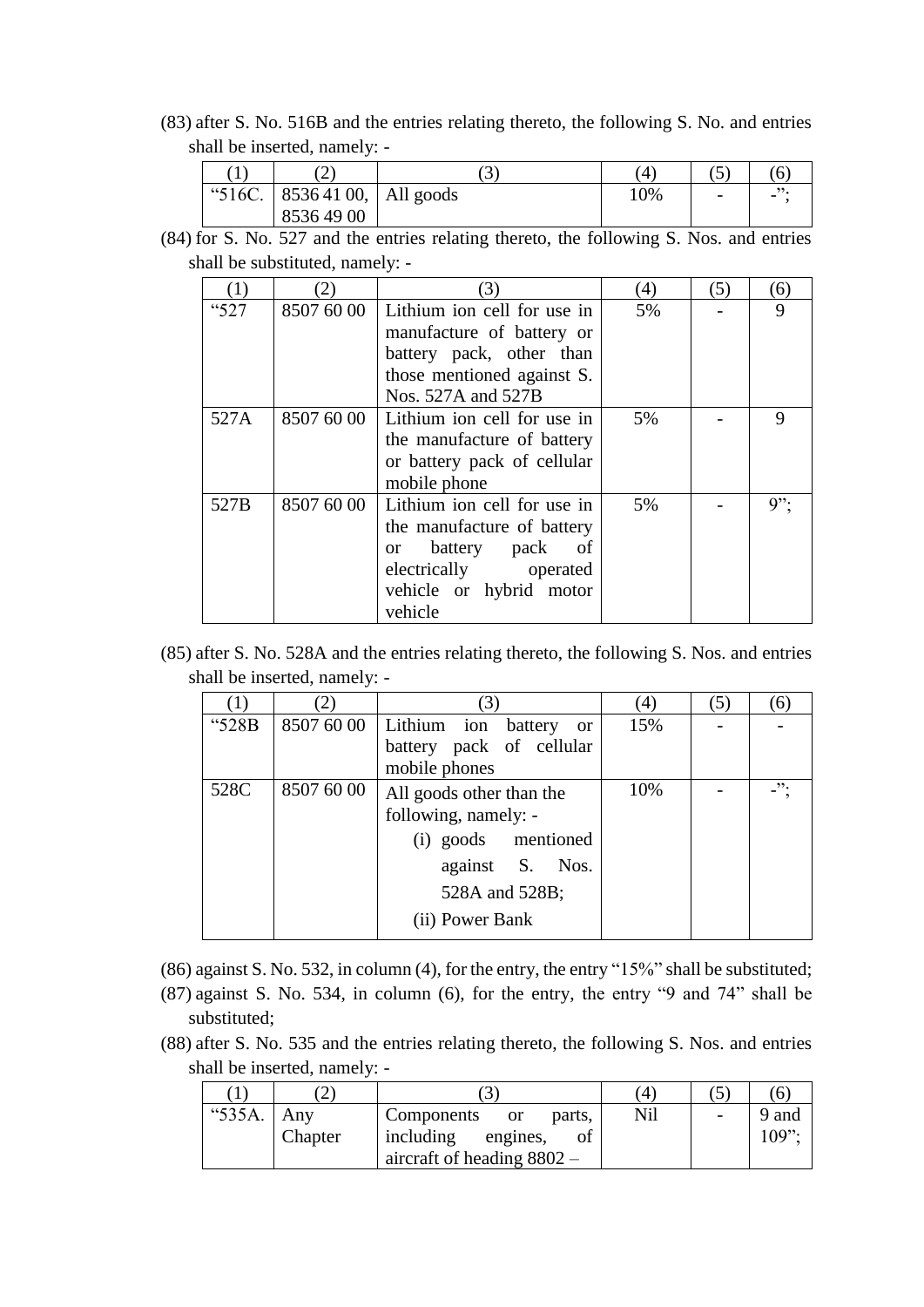| (a) for manufacture of       |  |
|------------------------------|--|
| aircraft falling under       |  |
| heading 8802;                |  |
| (b) for manufacture of parts |  |
| of aircraft at (a),          |  |
| imported by Public           |  |
| Sector Units under the       |  |
| Ministry of Defence          |  |

- (89) against S. No. 559, in column (3), in the Explanation, in item (i), for the words "jurisdictional jurisdictional Deputy Commissioner of Central tax or the Assistant Commissioner of Central tax or the Deputy Commissioner of State tax or the Assistant Commissioner of State tax, as the case may be", the words, brackets and figure "Deputy Commissioner of Customs or Assistant Commissioner of Customs having jurisdiction under the Customs (Import of Goods at Concessional Rate of Duty) Rules, 2017", shall be substituted;
- (90) after S. No. 581A and the entries relating thereto, the following S. No. and entries shall be inserted, namely: -

|        | ∼          | ັ         | $\frac{4}{4}$ | ັ                        |  |
|--------|------------|-----------|---------------|--------------------------|--|
| "581B. | 9031 80 00 | All goods | 7.5%          | $\overline{\phantom{0}}$ |  |

(91) against S. No. 587, in column (4), for the entry, the entry "15%" shall be substituted;

(92) for S. No. 591 and the entries relating thereto, the following S. No. and entries shall be substituted, namely: -

| "591. | 9503 | Parts of electronic | 15% | $Q$ ". |
|-------|------|---------------------|-----|--------|
|       |      | for<br>tovs         |     |        |
|       |      | manufacture<br>of   |     |        |
|       |      | electronic toys.    |     |        |

(93) S. No. 592 and the entries relating thereto shall be omitted;

II. in the first proviso, -

- (1) for clause a), the following clause shall be substituted, namely:
	- "(a) the goods specified against S. Nos. 368 of the said Table on or after the  $1<sup>st</sup>$  day of April, 2022.";
- (2) clause (b), (c) and (e) shall be omitted;

III. in the Explanation, after clause (II), the following clause shall be inserted, namely: -

"(III) Consequent to the amendments made with effect from  $2<sup>nd</sup>$  February, 2021 in the entries against S. Nos. 292, 430, 431 and 559, the Deputy Commissioner of Customs or Assistant Commissioner of Customs having jurisdiction under the Customs (Import of Goods at Concessional Rate of Duty) Rules, 2017 shall complete pending action, if any, in respect of imports made earlier therein.".

IV. in the ANNEXURE, -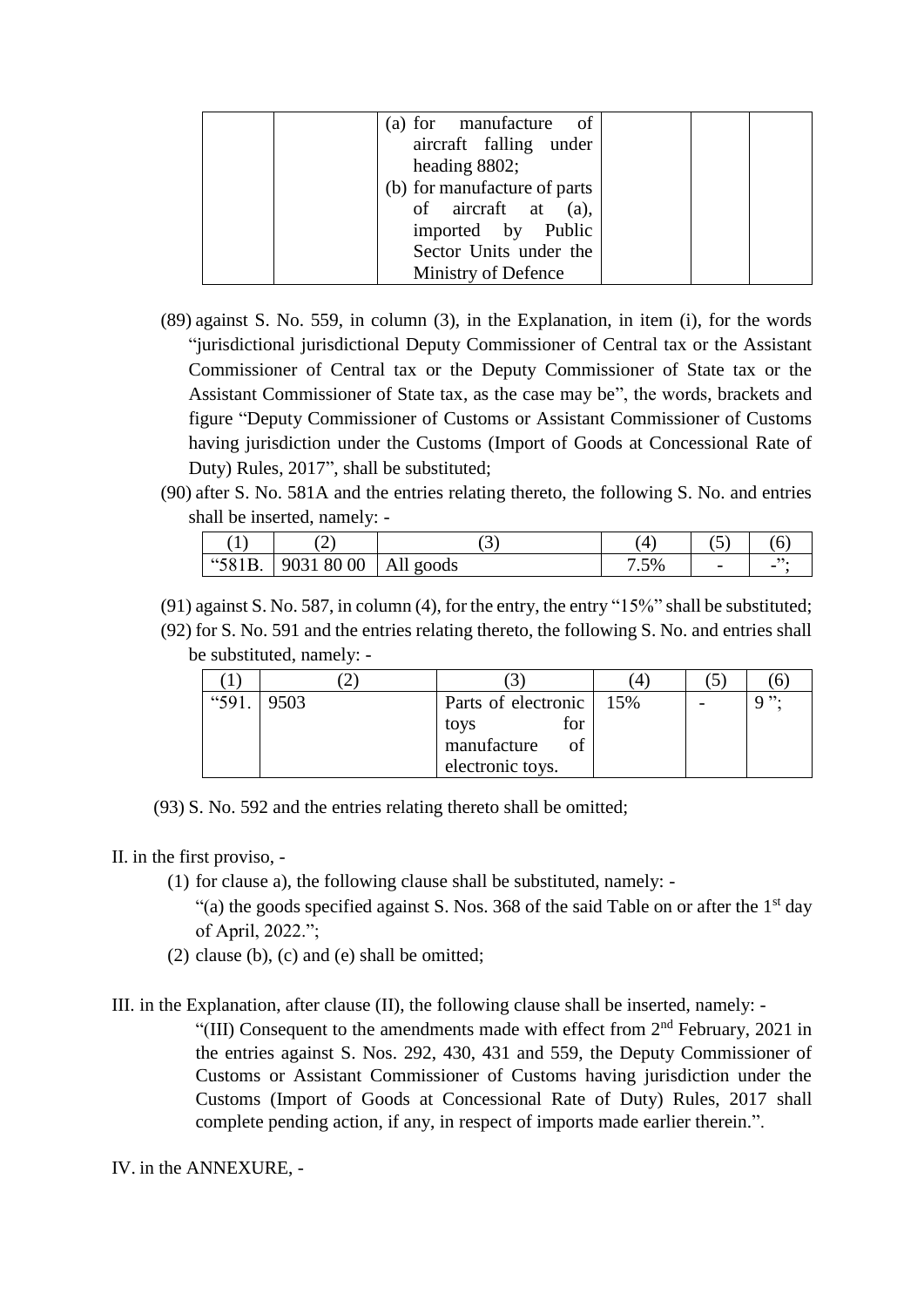(i) in Condition No. 22, clause (b) shall be omitted;

(ii) in Condition No. 24, clause (b) shall be omitted;

(iii)Condition Nos. 30 and 38 shall be omitted;

(iv)in Condition No. 51, clause (3) shall be omitted;

(v) in Condition No. 53, clause (iii) shall be omitted;

- (vi)in Condition No. 54, in clause (c), sub-clause (iii) shall be omitted;
- (vii) for Condition No. 60, the following Condition shall be substituted, namely: -

| $\epsilon$ | $(i)$ If, $-$                                                                                                                               |
|------------|---------------------------------------------------------------------------------------------------------------------------------------------|
| 60.        | (a) the goods are imported for Research and Development purposes;                                                                           |
|            | (b) the imported goods are installed in the said Research and                                                                               |
|            | Development Wing of the importer within six months from the<br>date of importation;                                                         |
|            | (c) the goods imported are not transferred or sold for a period of seven<br>years from the date of installation;                            |
|            | $(ii)$ If, $-$                                                                                                                              |
|            | (a) the goods are imported for use in the manufacture of commodities;                                                                       |
|            | (b) the total value of goods imported does not exceed 25 per cent. of<br>the FOB value of exports made during the preceding financial year; |
|            | (c) the importer produces a certificate from the Joint Director General                                                                     |
|            | of Foreign Trade in the Ministry of Commerce of the Government                                                                              |
|            | of India, certifying the value of exports made during the financial<br>year mentioned in clause (b) above, and also the value and quantity  |
|            | of goods already imported under this notification during the current<br>financial year;                                                     |
|            | (d) the imported goods are installed in the factory of the importer                                                                         |
|            | within six months from the date of importation;                                                                                             |
|            | (e) the goods imported are not transferred or sold for a period of seven                                                                    |
|            | years from the date of installation. ";                                                                                                     |

(viii) in Condition No. 61, for clause (d), the following clause shall be substituted, namely: -

|                | "61. (d) the imported goods are installed in the said Research and  |  |  |  |  |  |  |
|----------------|---------------------------------------------------------------------|--|--|--|--|--|--|
|                | Development wing of the importer within six months from the date of |  |  |  |  |  |  |
| importation;"; |                                                                     |  |  |  |  |  |  |

- (ix) in Condition No. 79, the figure "75." shall be omitted.
- (x) after Condition No. 107, the following Condition Nos. shall be inserted, namely: -

| $\epsilon$ |      |                                                                     |
|------------|------|---------------------------------------------------------------------|
| 108.       | (i)  | the said goods have been imported for fixing on articles for export |
|            |      | or for the packaging of such articles;                              |
|            | (ii) | the importer, by execution of a bond in such form and for such      |
|            |      | sum as may be specified by the Assistant Commissioner of            |
|            |      | Customs or Deputy Commissioner of Customs, binds himself to         |
|            |      | pay on demand in respect of the said goods as are not proved to     |